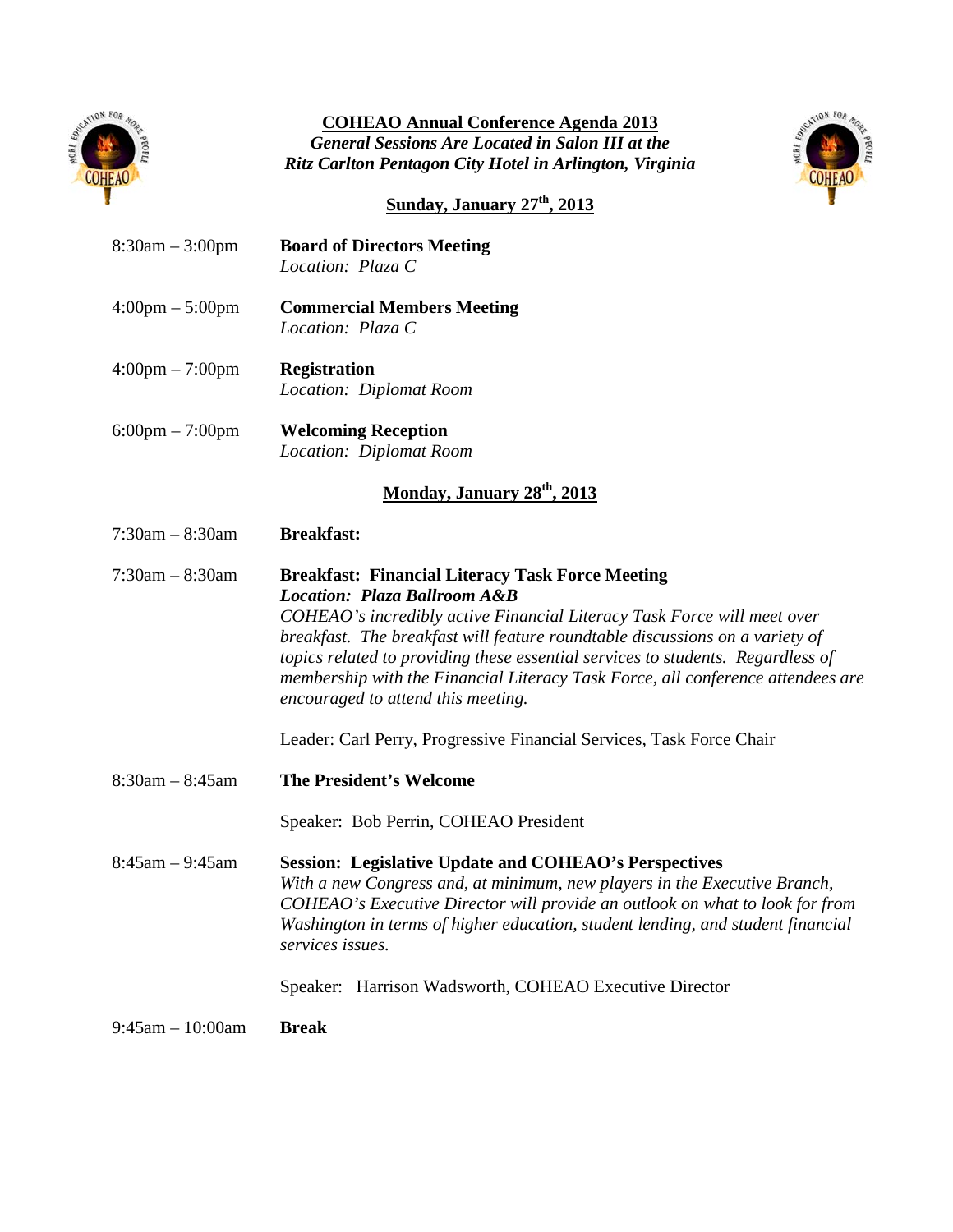| $10:00am - 11:00am$                | Session: An Eye on the Bureau-An Update from CFPB Monitor<br>The Consumer Financial Protection Bureau continues its work on multiple<br>initiatives, including many related to higher education lending, servicing, and<br>collections. John Culhane, Jr., one of the authors of Ballard Spahr's "CFPB<br>Monitor," will provide an update on the recent activities of the Bureau related to<br>student loans and higher education                                                                                          |
|------------------------------------|-----------------------------------------------------------------------------------------------------------------------------------------------------------------------------------------------------------------------------------------------------------------------------------------------------------------------------------------------------------------------------------------------------------------------------------------------------------------------------------------------------------------------------|
|                                    | Speaker: John Culhane, Jr., Ballard Spahr                                                                                                                                                                                                                                                                                                                                                                                                                                                                                   |
|                                    | Introduction: Tom Schmidt, University of Minnesota                                                                                                                                                                                                                                                                                                                                                                                                                                                                          |
| $11:00am - 12:15pm$                | Session: Department of Education Update: Regulations Old and New<br>The Department will provide an update on regulations affecting Perkins Loans<br>and other pertinent issues in the Federal Student Aid programs.                                                                                                                                                                                                                                                                                                         |
|                                    | Speaker: Brian Smith, US Department of Education                                                                                                                                                                                                                                                                                                                                                                                                                                                                            |
|                                    | Introduction: Maria Livolsi, State University of New York (& COHEAO<br>President-Elect)                                                                                                                                                                                                                                                                                                                                                                                                                                     |
| $12:30 \text{pm} - 2:00 \text{pm}$ | Luncheon Address: Stephanie Giesecke, Director for Budget and<br>Appropriations, National Association of Independent Colleges and<br>Universities                                                                                                                                                                                                                                                                                                                                                                           |
|                                    | Stephanie Giesecke serves as co-director of the Alliance for Student Aid in<br>addition to her role at NAICU. She will explain the Alliance's new initiative<br>to support funding for federal student aid as well as provide perspectives on<br>NAICU's and the higher education community's priorities and key policy<br>concerns this year as the new terms commence for Congress and the<br>Administration.                                                                                                             |
| $2:00 \text{pm} - 2:45 \text{pm}$  | <b>Session: COHEAO Financial Literacy White Paper</b><br>The authors of COHEAO's 2012 Financial Literacy Awareness Whitepaper<br>will offer additional insights on their recent report, "Financial Literacy on<br>Campus: Raising Awareness, Creating and Developing Programs, and<br><b>Improving Effectiveness.</b> " The discussion will give all attendees a chance to<br>ask questions on the individual programs and practices highlighted in the<br>report and learn more on COHEAO's efforts on financial literacy. |
|                                    | Speakers: Carl Perry, Progressive Financial Services; Andrea Peligrini,<br>University of Illinois; Irene Jasper, Duke University; Kris Alban, iGrad; Wes<br>Huffman, COHEAO                                                                                                                                                                                                                                                                                                                                                 |
| $2:45 \text{pm} -3:15 \text{pm}$   | <b>Dessert Break</b>                                                                                                                                                                                                                                                                                                                                                                                                                                                                                                        |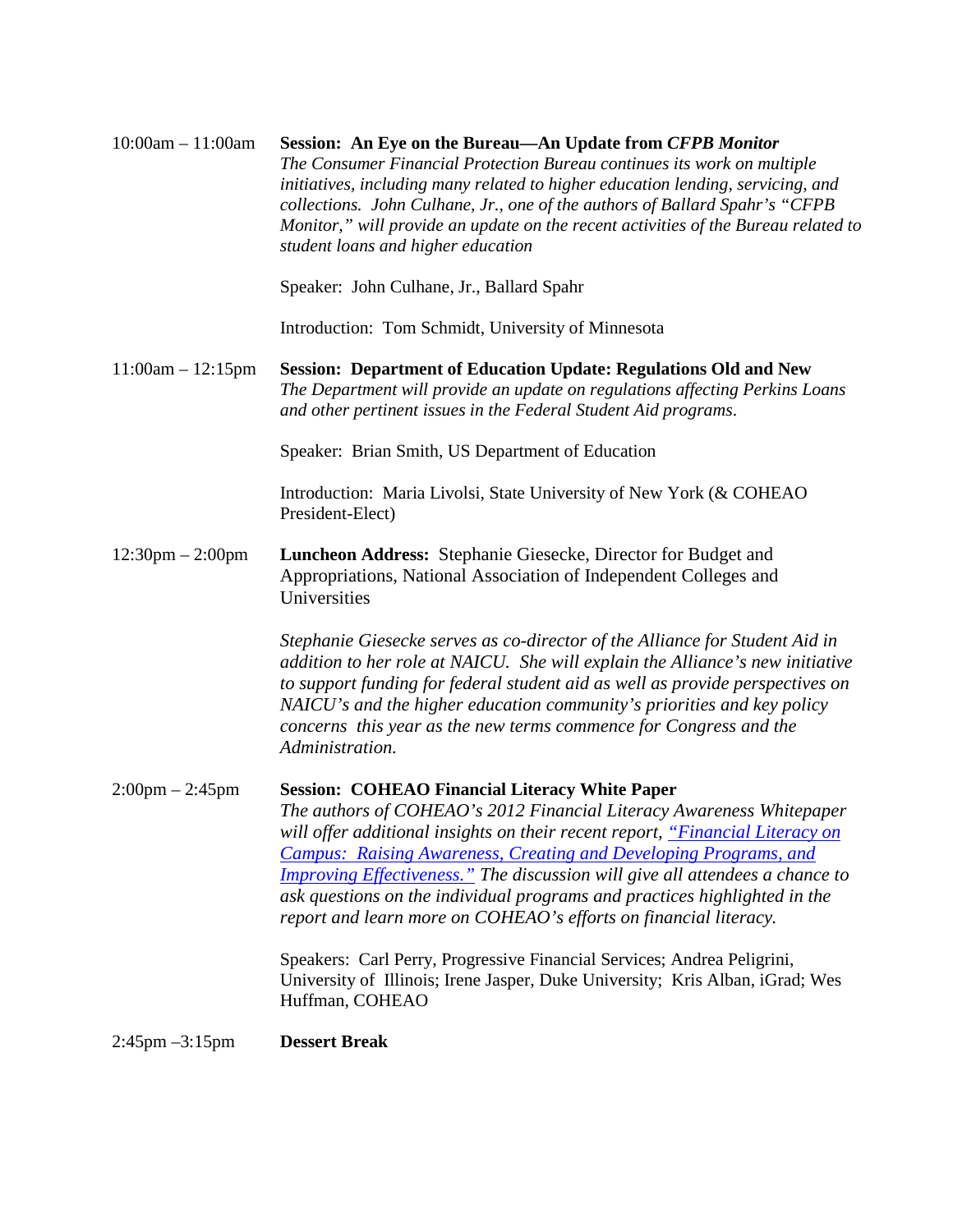| $3:15$ pm $-4:15$ pm              | <b>Session: Big Data and Predictive Analytics</b><br>The explosion of data in the past several years, both within institutions and on the<br>Internet, and the emergence of tools for analyzing this data have opened up new<br>avenues for understanding student and borrower behavior. This session will<br>review advances in Big Data, data mining, and predictive analytics, and offer<br>insights for how they can be used to better understand and proactively manage<br>borrower delinquency.                                                                                                                                                                                        |
|-----------------------------------|----------------------------------------------------------------------------------------------------------------------------------------------------------------------------------------------------------------------------------------------------------------------------------------------------------------------------------------------------------------------------------------------------------------------------------------------------------------------------------------------------------------------------------------------------------------------------------------------------------------------------------------------------------------------------------------------|
|                                   | Speaker: Jeff Harris, Xerox Education Services                                                                                                                                                                                                                                                                                                                                                                                                                                                                                                                                                                                                                                               |
|                                   | Introduction: Nancy Paris, Xerox Education Services                                                                                                                                                                                                                                                                                                                                                                                                                                                                                                                                                                                                                                          |
| $6:00 \text{pm} - 7:30 \text{pm}$ | Silent Auction and Reception to Benefit the COHEAO Scholarship Fund                                                                                                                                                                                                                                                                                                                                                                                                                                                                                                                                                                                                                          |
|                                   | Tuesday, January 29 <sup>th</sup> , 2013                                                                                                                                                                                                                                                                                                                                                                                                                                                                                                                                                                                                                                                     |
| 8:00am-9:00am                     | <b>Breakfast</b>                                                                                                                                                                                                                                                                                                                                                                                                                                                                                                                                                                                                                                                                             |
| 8:00am-9:00am                     | <b>Breakfast: Perkins Task Force Meeting</b><br>Location: Plaza B<br>COHEAO's Perkins Task Force will again meet over breakfast. This<br>breakfast meeting will feature discussions on topics ranging from legislative<br>strategies for improving Perkins to the day-to-day operations of the Program.<br>A summary discussion will be led by Task Force Chair Nancy Paris,<br><b>COHEAO</b> Executive Director Harrison Wadsworth and members of the<br>Perkins Task Force. You do not need to be a member of the Task Force to<br>attend this meeting, and all conference attendees are encouraged to<br><i>participate.</i>                                                              |
| $9:15am - 10:00am$                | Leader: Nancy Paris, ACS, Perkins Task Force Chair<br>Session: An Insiders' Guide to the 113 <sup>th</sup> Congress—A Discussion with<br><b>Staffers</b><br>A collection of Congressional staff members will offer a preview of higher<br>education in the $113^{th}$ Congress. They will also offer first-hand accounts of what<br>works (and what doesn't) in effectively advocating on federal issues affecting<br>your organization.<br>Speakers: Amy Jones, House Education & the Workforce Committee (Majority)<br>Rich Williams, House Education & the Workforce Committee (Minority)<br>Joanna Serra, Office of Senator Dick Durbin<br>Moderator: Pam Devitt, University of Illinois |
| $10:00am - 10:15am$               | <b>Annual Business Meeting</b>                                                                                                                                                                                                                                                                                                                                                                                                                                                                                                                                                                                                                                                               |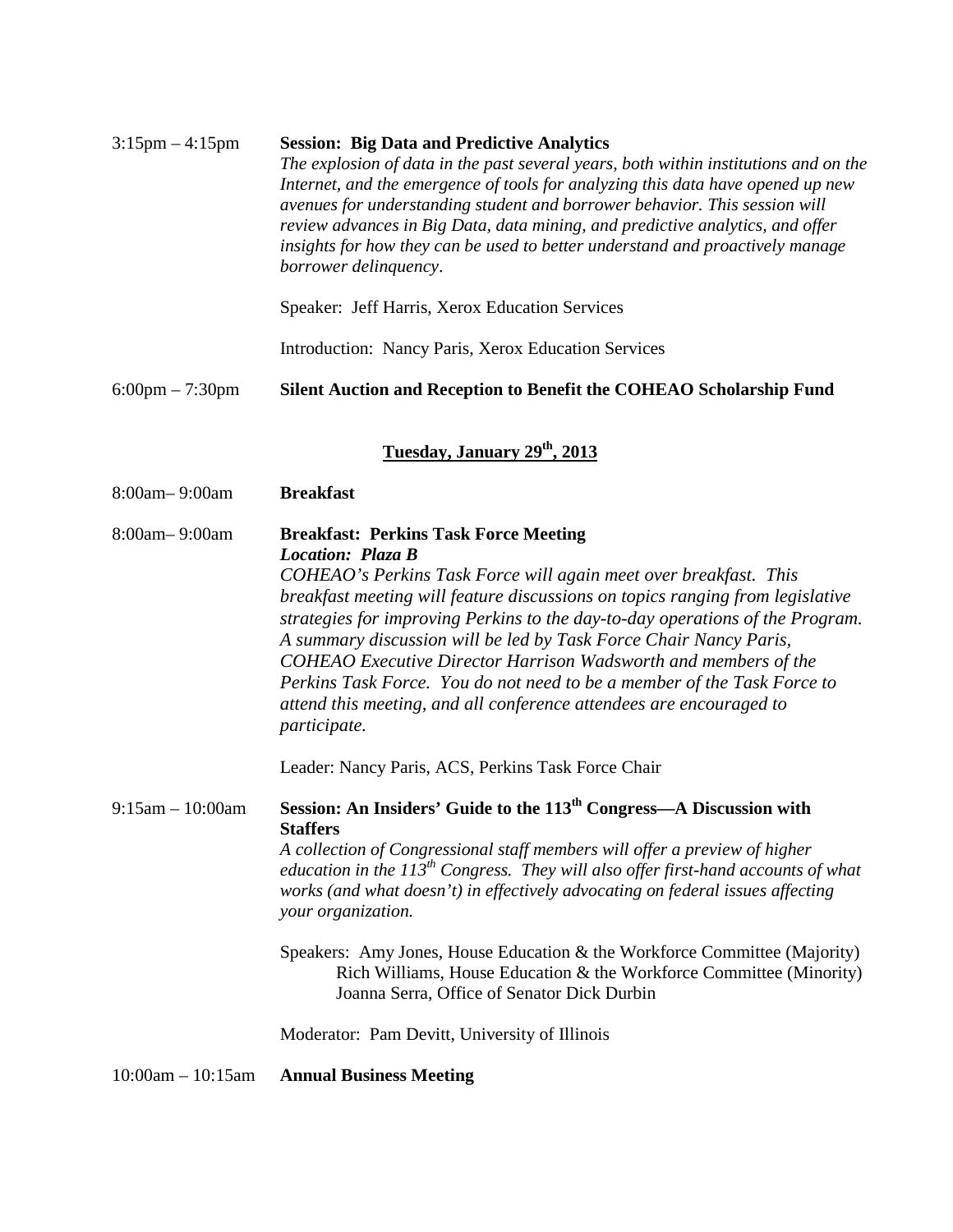#### 10:15am – 10:30am **Break**

10:30 am – 11:30am **Session: The Telephone Consumer Protection Act & The Need for Reform** *The Telephone Consumer Protection Act (TCPA) was written over twenty years ago and is a prime example of a situation where technological advances have far outpaced legislation and regulation. Representatives from the Alliance for Mobile Information, a broad coalition of multiple industries, will explain the efforts to update this legislation to allow numerous sectors, including higher education, better communicate with their constituents.*

> Speakers: Jason Goldman, Alliance for Mobile Information (US Chamber); Howard Waltzman, Mayer Brown, LP; Bob Perrin, COHEAO

Moderator: Wes Huffman, COHEAO

- 11:30am 12:30pm **Networking Lunch**
- 12:30pm(ish) Gather with mentors for Congressional office visits and depart for Capitol Hill via Metro
- 1:00pm 5:30pm **Visits to Congressional Offices** Location: House and Senate Office Buildings, Washington, DC *Please visit your legislators' offices to inform them on issues affecting your campus or organization, such as the importance of the Perkins Loan Program for you and your students. Don't forget to make appointments in advance.*

### **Wednesday, January 30th, 2013**

- 7:30am 8:30am **Breakfast**
- 7:30am 8:30am **Breakfast: S.T.A.R.S. Meeting** *Location: Plaza B Student Tuition and Accounts Receivable Sources (formerly the Accounts Receivable Task Force) will begin Wednesday with discussions on the latest in tuition account management. This meeting provides an opportunity for you to gather with your colleagues and discuss a multitude of issues, both in terms of policy and best practices. All conference attendees are encouraged to attend this meeting.*

Leader: Larry Rock, S.T.A.R. Chair

8:30am-9:30am **Session: A Closer Look at New Federal Student Aid Regulations** *Though another round of negotiated rulemaking is set to take place in 2013, the final rules from the most recent negotiating session were published in late 2012. This session will take a look at the "nuts and bolts" of the recent published regulations, particularly those relating to the Perkins Loan Program.*

Speakers: Maria Livolsi, State University of New York; John Lynch, ECSI